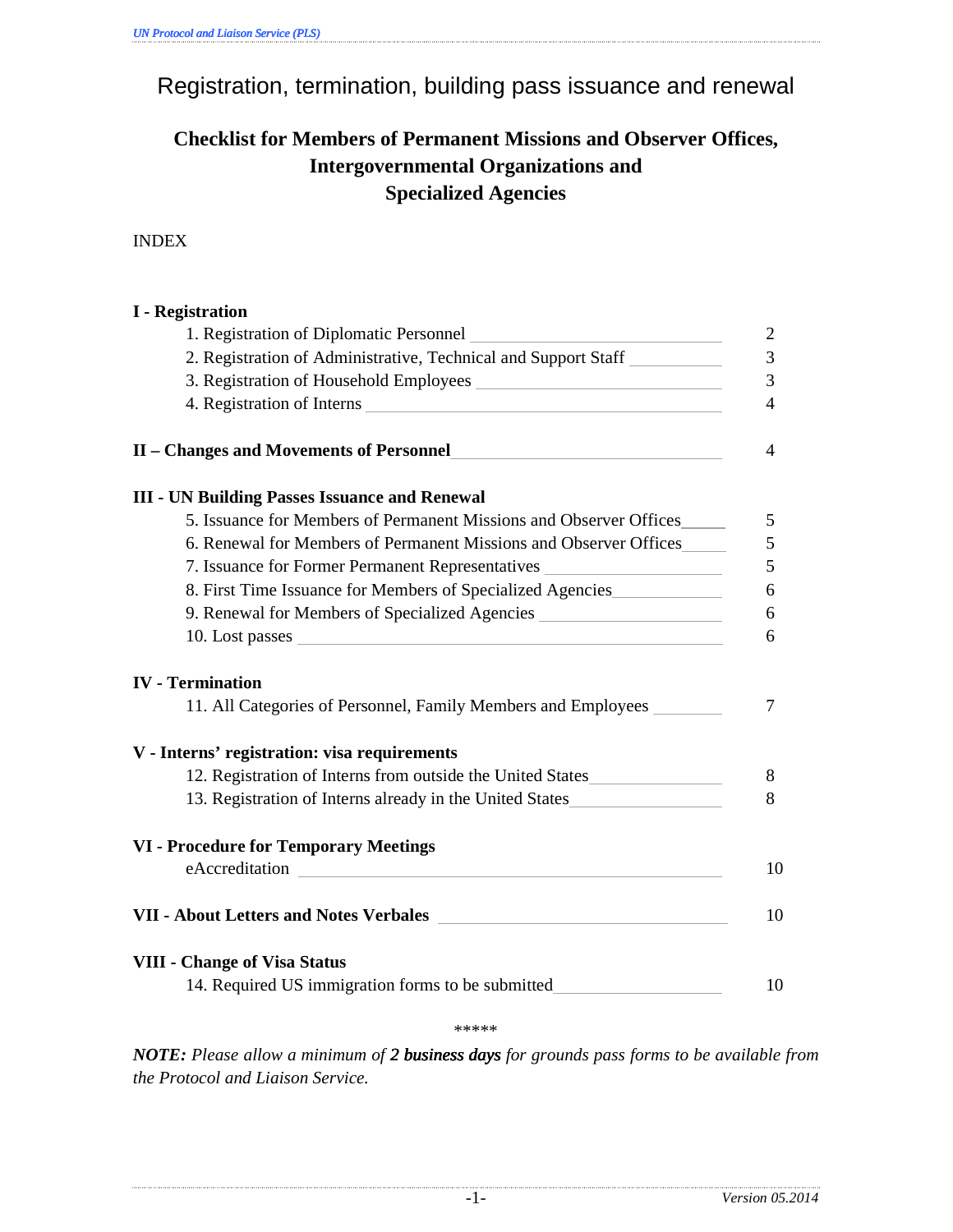# **I - Registration**

All members of permanent missions (diplomatic and non-diplomatic), respective families and household employees must be registered **upon their arrival**. For this purpose, the following documents – as applicable – should be sent to the Protocol and Liaison Service. *Please note that Citizens of the United States of America may provide photocopy of their passport instead of the original document. Permanent residents in the USA need to submit their original passport plus a photocopy of their Permanent Resident Card (green card).*

## **1. Registration of Diplomatic Personnel**

|  | 1.1. Cover letter <sup>1</sup> |
|--|--------------------------------|
|--|--------------------------------|

| c) stating name, diplomatic rank, functional title and date of appointment |  |
|----------------------------------------------------------------------------|--|
|                                                                            |  |
|                                                                            |  |
|                                                                            |  |
| 1.2. Registration form SG.5                                                |  |
|                                                                            |  |
| b) include all family members and employee(s) residing with the diplomat   |  |
|                                                                            |  |
|                                                                            |  |
|                                                                            |  |
| (passport size, in colour, taken within past six months)                   |  |
|                                                                            |  |
|                                                                            |  |
|                                                                            |  |
|                                                                            |  |
|                                                                            |  |
| 1.4. Passport                                                              |  |
| <b>Diplomatic</b>                                                          |  |
|                                                                            |  |

|                                                                    | $\Box$ |
|--------------------------------------------------------------------|--------|
| <b>Regular</b>                                                     |        |
|                                                                    | $\Box$ |
| 1.5. Printed I-94 (Please see pg. 10 for link to form I-94)        |        |
|                                                                    |        |
|                                                                    |        |
|                                                                    |        |
| 1.6. UN building pass form SG.32 (only for principals and spouses) |        |
|                                                                    |        |
|                                                                    |        |

<sup>1&</sup>lt;br>
<sup>1</sup> Diplomatic movements, appointments, promotions, departures, as well as any personnel movements and procedures described in this document must be announced in a letter, not in a *note verbale*.<br><sup>2</sup> If in possession of other (non-diplomatic) passports, family members should submit such passports to the Protocol

and Liaison Service at the time of registration.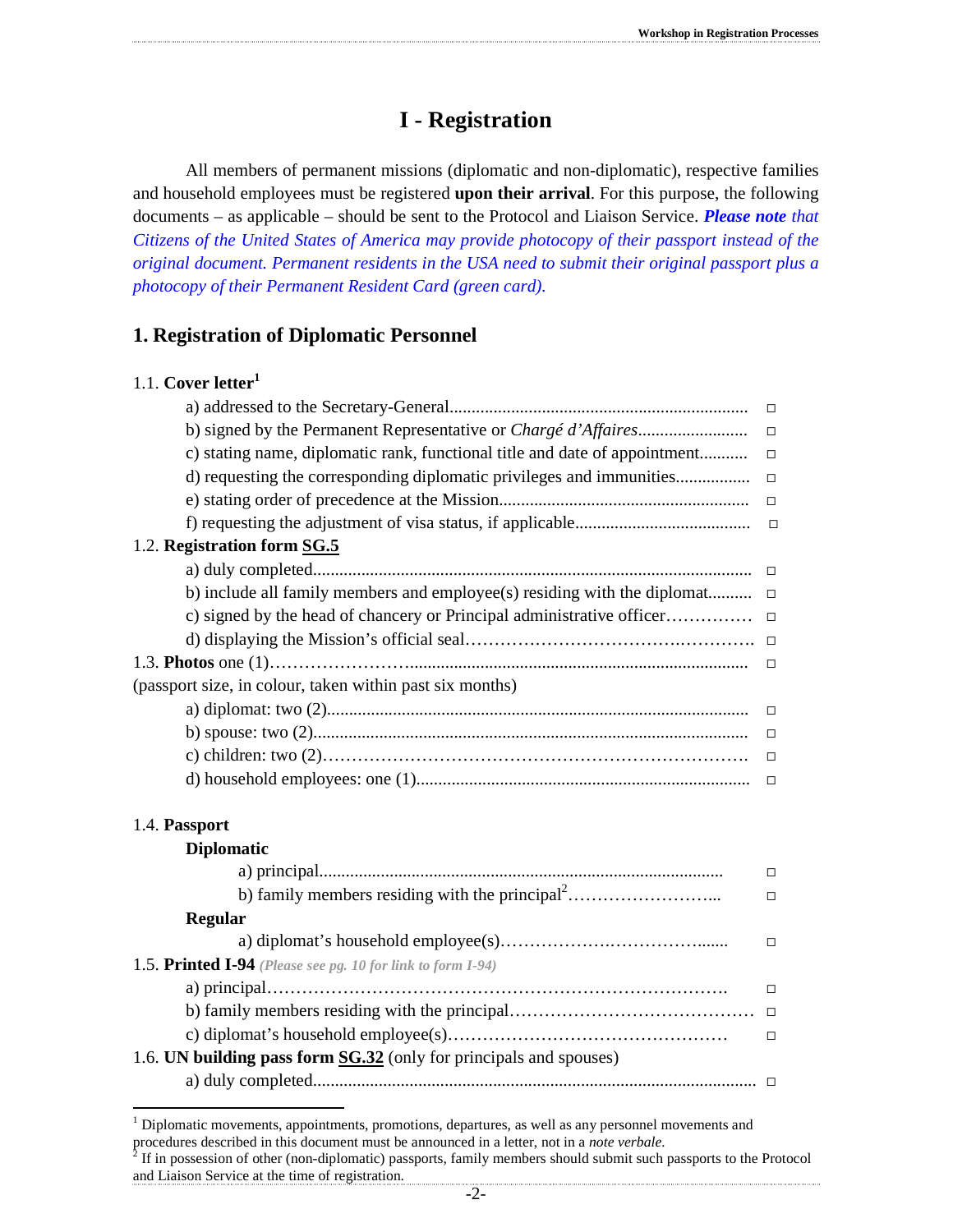# **2. Registration of Administrative, Technical and Support Staff**

*(without diplomatic status)*

| 2.1. Cover letter                                                                  |        |
|------------------------------------------------------------------------------------|--------|
|                                                                                    |        |
|                                                                                    |        |
|                                                                                    |        |
| 2.2. Registration form SG.5                                                        |        |
|                                                                                    |        |
|                                                                                    |        |
| c) including all family members and employee(s) residing with the principal $\Box$ |        |
|                                                                                    |        |
|                                                                                    |        |
| (passport size, in colour, taken within last six months)                           |        |
| 2.4. Passport                                                                      |        |
|                                                                                    | $\Box$ |
|                                                                                    | $\Box$ |
| c) household employee(s) residing with the principal                               | $\Box$ |
| 2.5. Printed I-94 (Please see pg. 10 for link to form I-94)                        |        |
|                                                                                    | $\Box$ |
|                                                                                    | $\Box$ |
| c) household employee(s) residing with the principal                               | $\Box$ |
| 2.6. UN building pass form SG.32 (only for staff members)                          |        |
|                                                                                    |        |
|                                                                                    |        |
|                                                                                    |        |

# **3. Registration of Household Employees (if registered separately)**

#### 3.1. **Cover letter**

| 3.2. Registration form SG.5                              |
|----------------------------------------------------------|
|                                                          |
|                                                          |
|                                                          |
|                                                          |
|                                                          |
| (passport size, in colour, taken within last six months) |
|                                                          |
|                                                          |
|                                                          |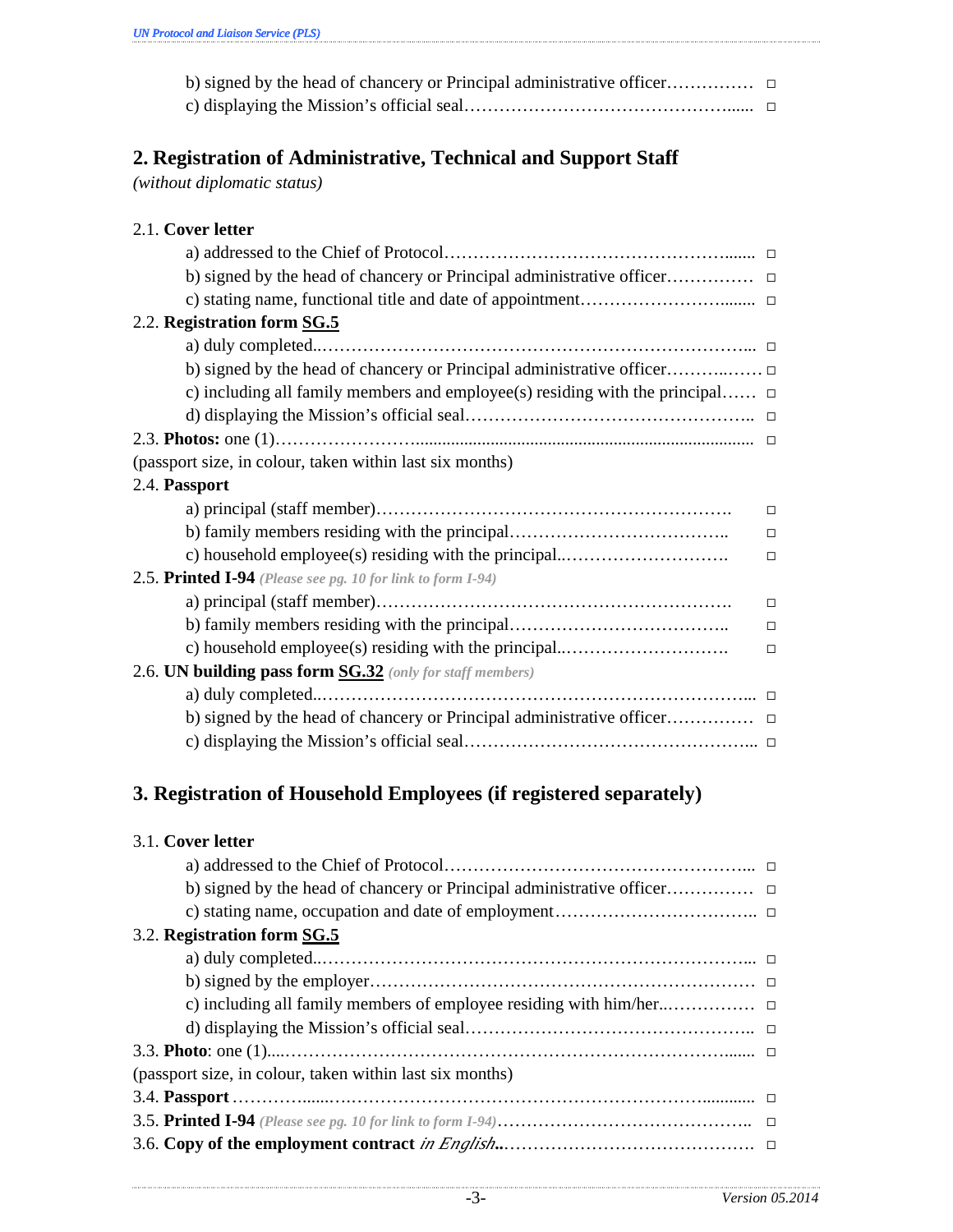#### **4. Registration of Interns:**

Interns must be registered with the United Nations Protocol like any other member of the Mission and should be at least 18 years of age at the time of registration. Internship is for a short term period and the appointment letter must specify the duration of the internship and whether the intern will be remunerated or not.

**Permanent Mission** – Interns at the Permanent Missions should have an appropriate visa status (i.e. G-2/F-1/J-1). Please note that in most cases the Host Country will not accept the registration of interns at the Permanent Mission admitted to the United States on B1/B2 visa status or under Visa Waiver Program.

**Observer Office** – Interns should secure the type of visa status appropriate for and/or applicable to full-time Observer personnel.

For interns' registration, please refer to **Part VI** of this document.

# **II – Changes and Movements of Personnel**

All missions and offices are requested to promptly notify the Protocol and Liaison Service, in writing (not by *note verbale*), of any changes and movements affecting diplomatic and non-diplomatic members of the missions, such as: promotions, change of designation, change of marital status, change of address and telephone number (both official and private), etc.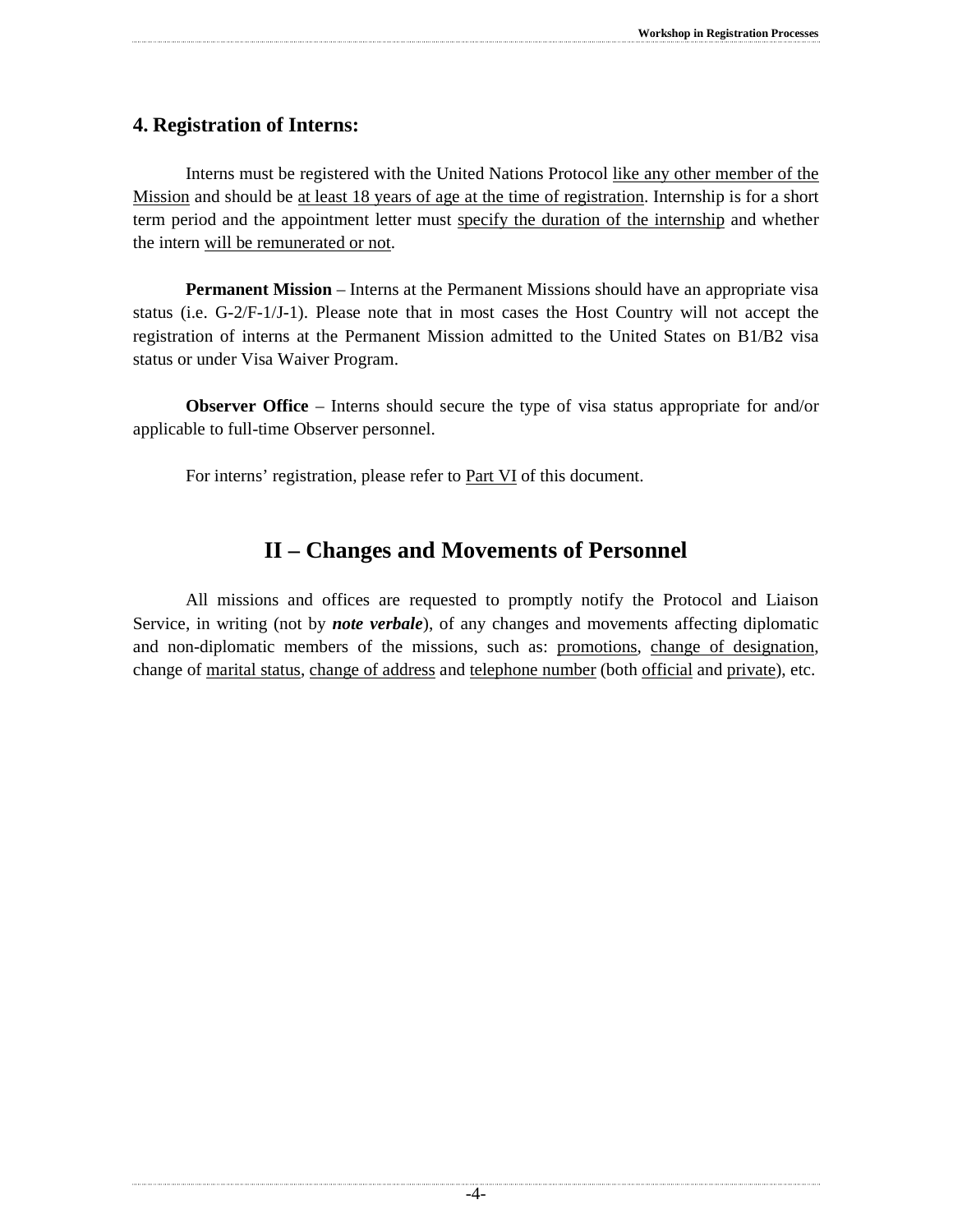# **III – UN Building Passes Issuance and Renewal**

A United Nations building pass is required for entry into Headquarters. Passes for all members of permanent missions and observer offices differ as to their colour symbols and have space provided for a photograph of the bearer.

## **5. First Time Issuance for Personnel of Permanent Missions/Observer Offices**

*Issuance of a UN Building Pass is contingent upon completion of all requirements for registration as stated in SECTION I Registration. For Diplomatic Personnel see page 2 and for Administrative, Technical and Support Staff see page 3.*

### **6. Renewal for Members of Permanent Missions/Observer Offices**

| 6.1. Cover letter                |  |
|----------------------------------|--|
|                                  |  |
|                                  |  |
| 6.2. UN building pass form SG.32 |  |
|                                  |  |
|                                  |  |
|                                  |  |

#### **7. Issuance of passes for Former Permanent Representatives and Spouses**

| 7.1. Cover letter |  |  |
|-------------------|--|--|
|                   |  |  |

| 7.2. UN building pass form SG.38 |  |
|----------------------------------|--|
|                                  |  |
|                                  |  |
|                                  |  |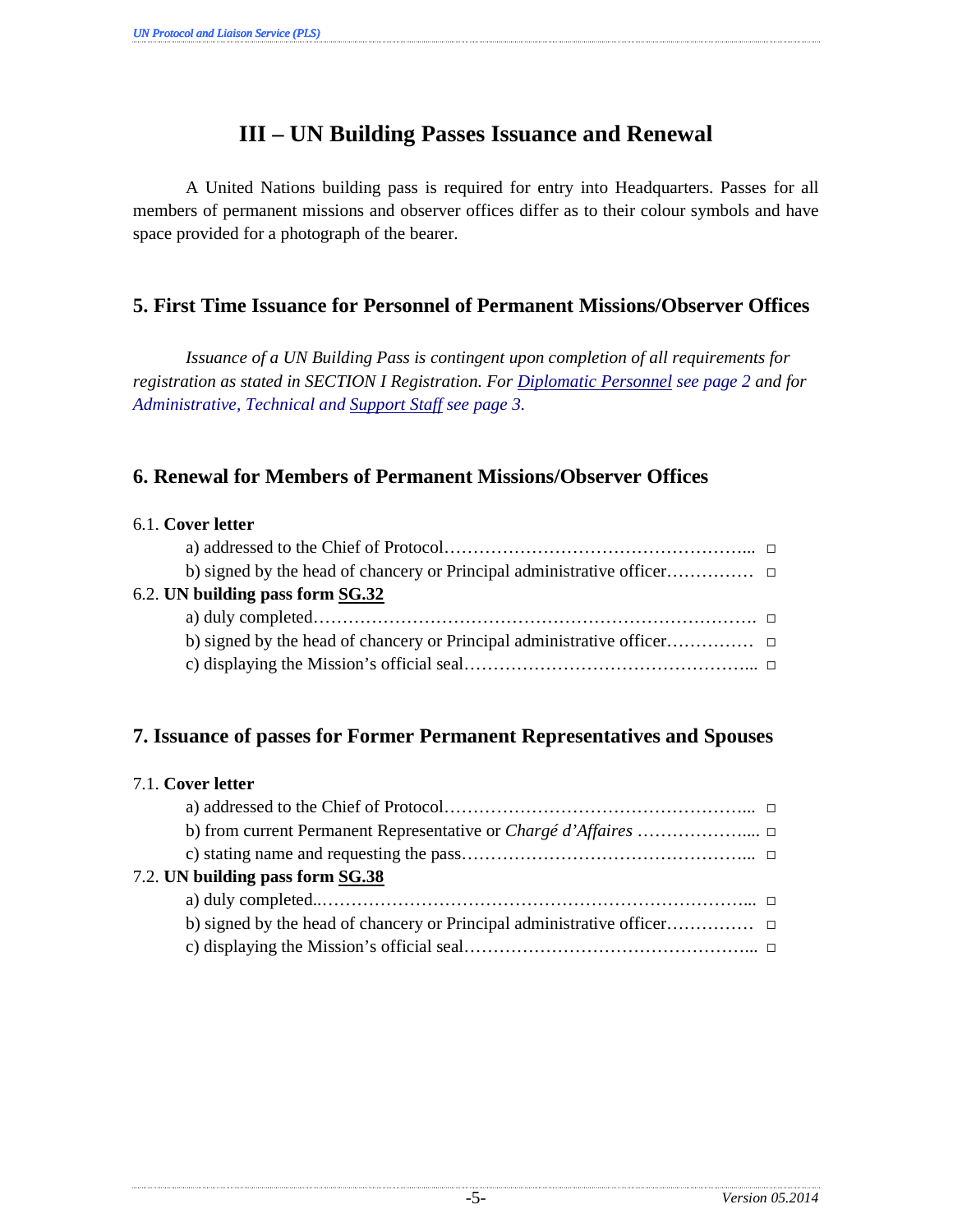# **8. First Time Issuance for Members of Specialized Agencies**

## 8.1. **Cover letter**

| 8.2. UN building pass forms SG.34 and SSS.73             |  |
|----------------------------------------------------------|--|
|                                                          |  |
|                                                          |  |
|                                                          |  |
|                                                          |  |
| (passport size, in colour, taken within last six months) |  |

## **9. Renewal for Members of Specialized agencies**

#### 9.1. **Cover letter**

| 9.2. UN building pass form SG.34 |  |
|----------------------------------|--|
|                                  |  |
|                                  |  |
|                                  |  |
|                                  |  |

## **10. Lost Passes**

| 10.1. Cover letter                |  |
|-----------------------------------|--|
|                                   |  |
|                                   |  |
| 10.2. UN building pass form SG.32 |  |
|                                   |  |
|                                   |  |
|                                   |  |

After obtaining the authorized SG.32 form from Protocol and *prior to* the processing of the UN building duplicate pass at the Pass & ID Office, the applicant must *first* fill out the attached *"lost grounds pass form"*.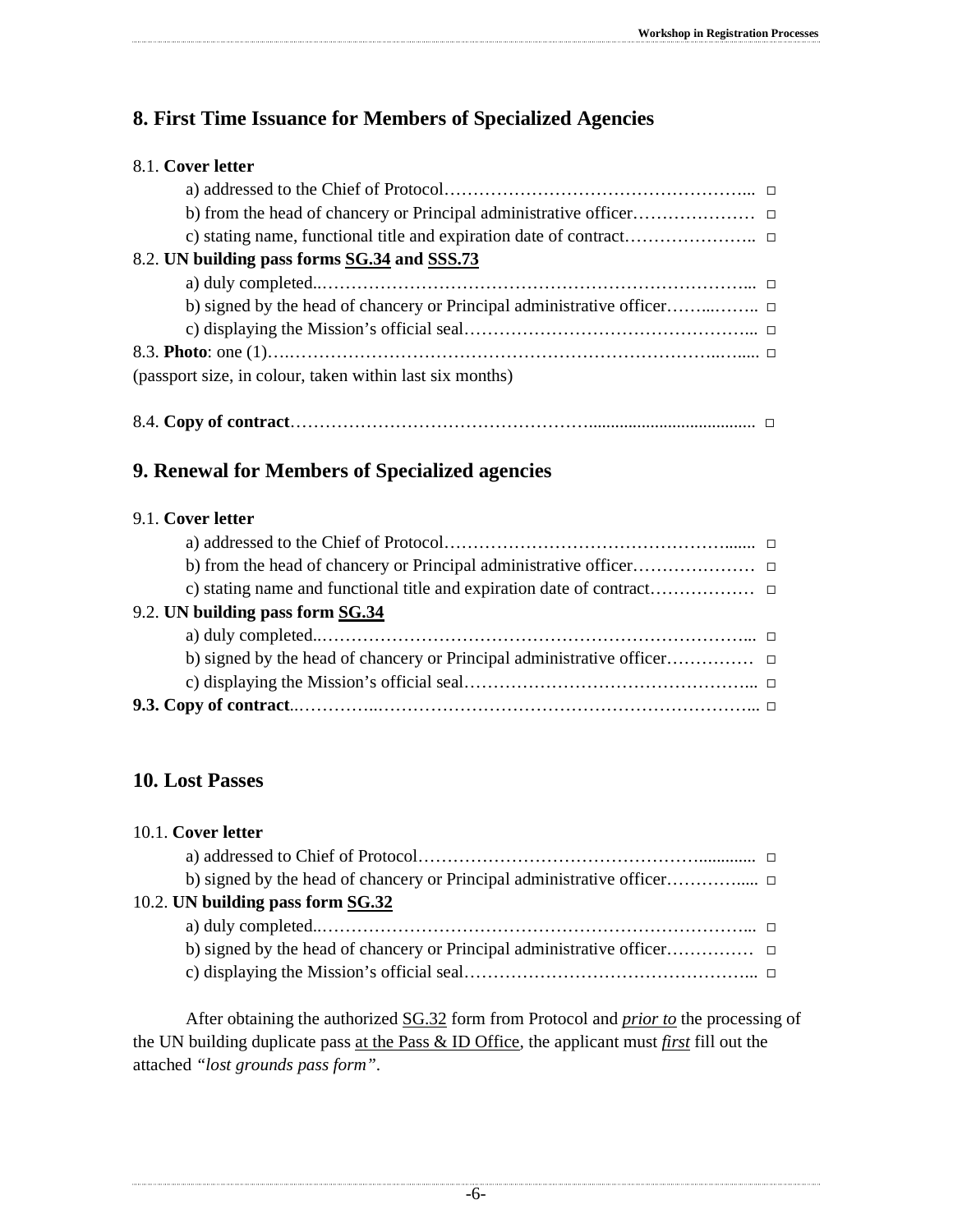# **IV - Termination**

 Upon the final departure from the mission of diplomatic personnel, administrative, technical and support staff, their families and household employees, either for abroad or for another address in the United States, the mission should submit the following documents, as applicable, to the Protocol and Liaison Service.

## **11. All Types of Personnel, Family Members and Employees**

| 11.1. Cover letter                                     |
|--------------------------------------------------------|
|                                                        |
|                                                        |
| 11.2. Final departure form SG.8                        |
|                                                        |
|                                                        |
|                                                        |
|                                                        |
|                                                        |
|                                                        |
| g) enclosing the documents to be returned to Protocol: |
|                                                        |
|                                                        |
|                                                        |
|                                                        |

 **Note:** Please ensure that both dates (departure *from the Mission* and departure *from the USA*) are accurately stated in your SG.8 form.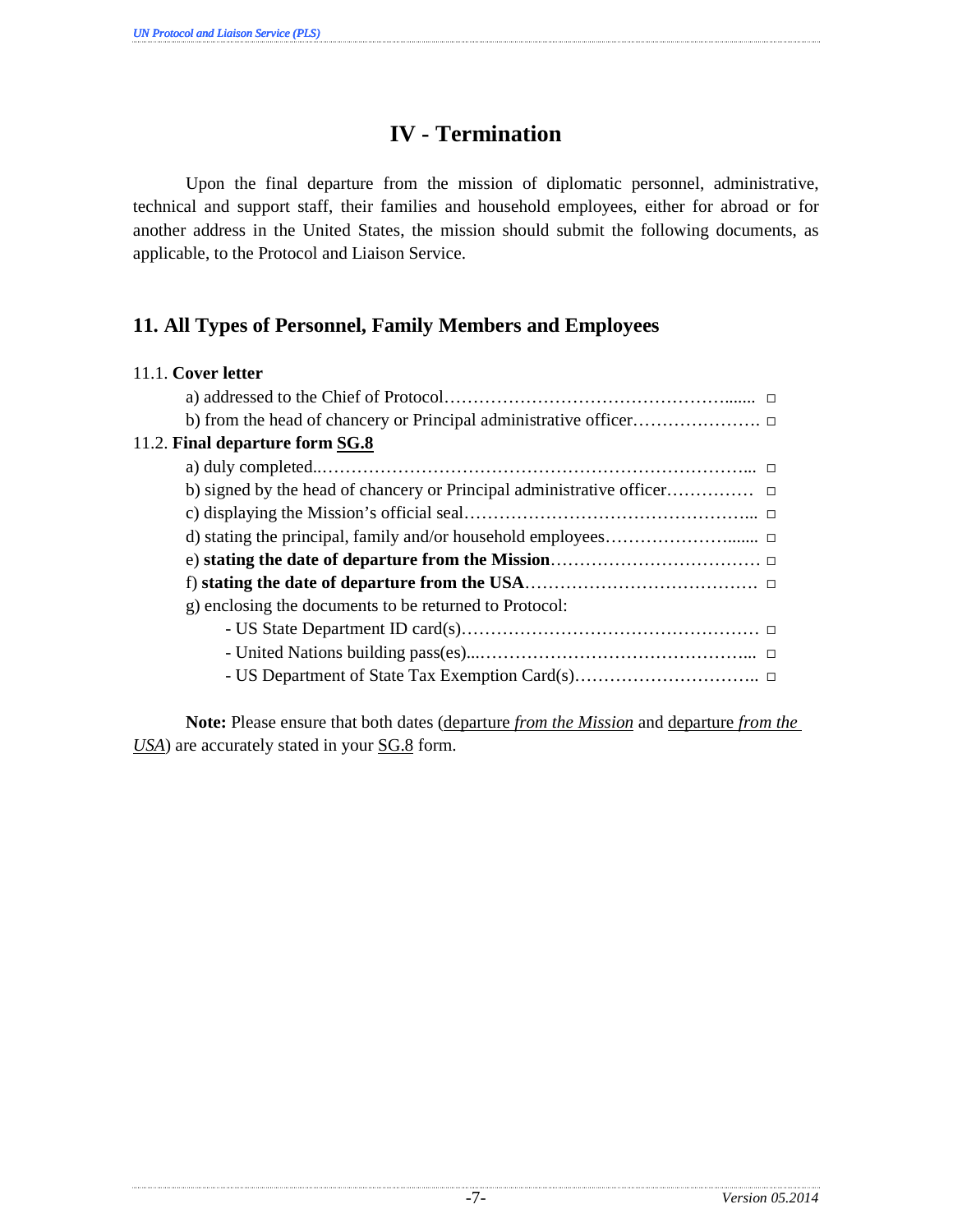# **V - Interns' registration<sup>3</sup> : US Department of State Policy regarding visa requirement**

**\*\*\*** 

*NOTE: Observer Offices interns must obtain a United States visa appropriate to full-time Observer Offices personnel*

**\*\*\*** 

#### **12. Registration of Interns from outside the United States**

**G-2 visa status** *(the intern should secure this visa status prior to the registration process)* 

# 12.1. **Cover letter**  a) addressed to the Chief of Protocol…………………………………………....... □ b) signed by the head of chancery or Principal administrative officer…………… □ c) stating name, functional title and exact duration of internship………………… □ 12.2. **Registration form SG.5** a) duly completed.………………………………………………………………… □ b) signed by the head of chancery or Principal administrative officer…………… □ c) displaying the Mission's official seal…………………………………………... □ 12.3. **Photo**: one (1) ...…………………………………………………………..……….... □ (passport size, in colour, taken within last six months) 12.4. **Passport** a) with applicable visa type………………………………………………………. □ 12.5. **Printed I-94** *(Please see pg. 10 for link to form I-94)*…………………………………… □ 12.6. **UN building pass form SG.32** a) duly completed..………………………………………………………………... □ b) signed by the head of chancery or Principal administrative officer…………… □ c) displaying the Mission's official seal…………………………………………... □ **13. Registration of Interns already in the United States**

#### **F-1 visa status** *(student)*

*A currently matriculated, full-time student on valid F-1 status may be eligible to participate in an internship program while retaining his/her visa status, provided that the individual's program permits that type of training (form I-20). If the student does not plan to continue his/her studies full-time during the internship, then – at the time of registration, the Permanent Mission must request a change of visa status. For exceptional cases, please consult the United States Mission Accreditations Section. United States Mission Accreditations Section. Mission Accreditations Section.* 

#### 13.1. **Cover letter**

-

| b) signed by the head of chancery or Principal administrative office $\ldots$ |  |
|-------------------------------------------------------------------------------|--|

<sup>&</sup>lt;sup>3</sup> Interns must be at least 18 years of age at the time of registration with the Protocol and Liaison Office.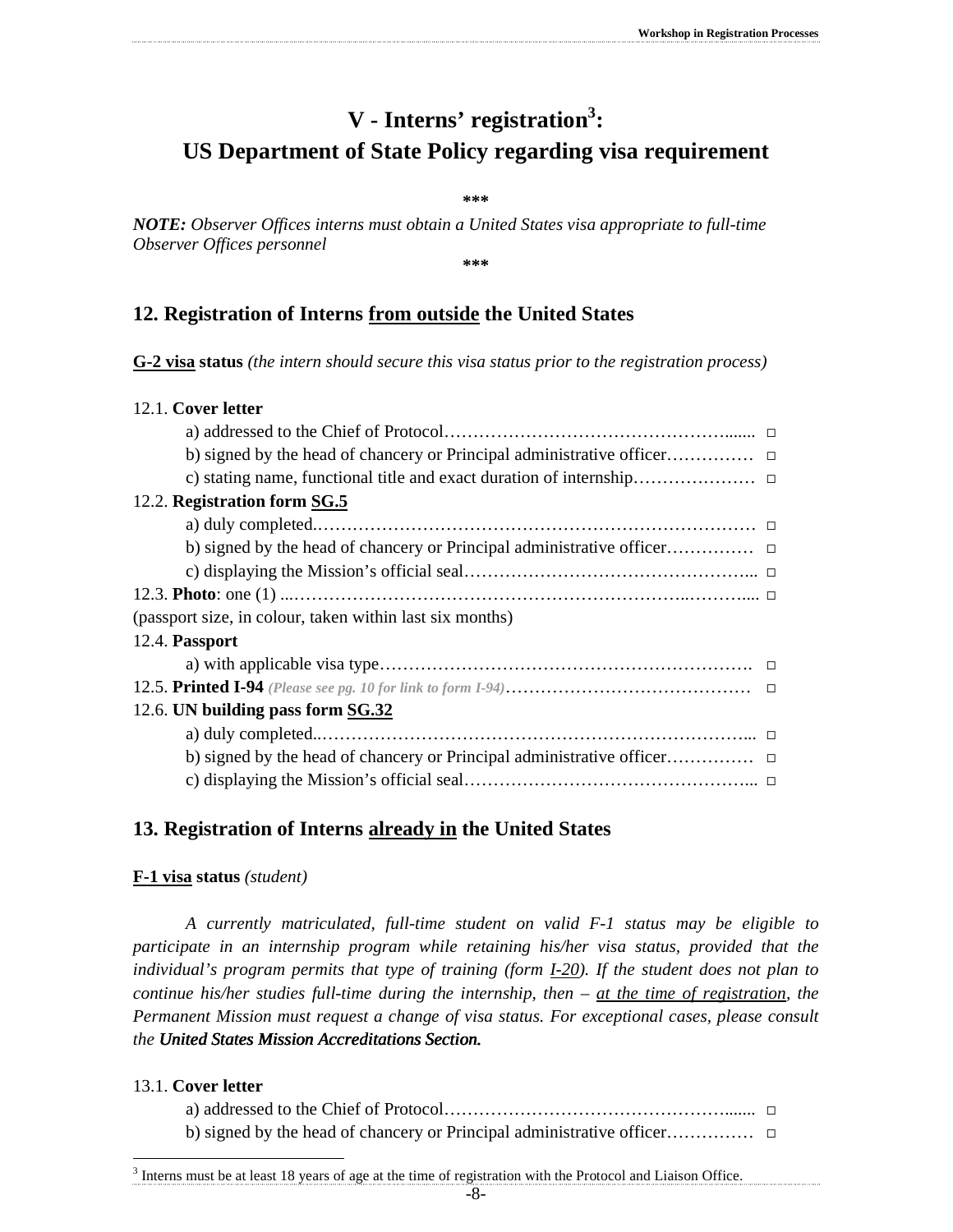| 13.2. Registration form SG.5                                                   |        |
|--------------------------------------------------------------------------------|--------|
|                                                                                |        |
|                                                                                |        |
|                                                                                |        |
|                                                                                |        |
| (passport size, in colour, taken within last six months)                       |        |
|                                                                                |        |
|                                                                                |        |
|                                                                                |        |
| 13.7. For students granted Optional Practical Training (OPT) status: a copy of |        |
| his/her valid employment authorization card or his/her approval notice         |        |
| (form I-797) from the United States Citizenship and Immigration Service        | $\Box$ |
| 13.8. UN building pass form SG.32                                              |        |
|                                                                                |        |
|                                                                                |        |
|                                                                                |        |

#### **J-1 visa status** *(exchange visitor)*

*An exchange visitor may be eligible to participate in an internship program while retaining his/her visa status, provided that the individual's program permits that type of training (form DS-2019). If the exchange visitor's program does not allow for an internship at the Permanent Mission, please consult the United States Mission Accreditations Section.* 

#### 13.9. **Cover letter**

| 13.10. Registration form SG.5                                                     |  |
|-----------------------------------------------------------------------------------|--|
|                                                                                   |  |
|                                                                                   |  |
|                                                                                   |  |
|                                                                                   |  |
| (passport size, in colour, taken within last six months)                          |  |
|                                                                                   |  |
|                                                                                   |  |
|                                                                                   |  |
| 13.15. An original letter from the exchange visitor's program sponsor, indicating |  |
| the sponsor's approval of the internship. The letter should                       |  |
|                                                                                   |  |
| 13.16. UN building pass form SG.32                                                |  |
|                                                                                   |  |
|                                                                                   |  |
|                                                                                   |  |
|                                                                                   |  |